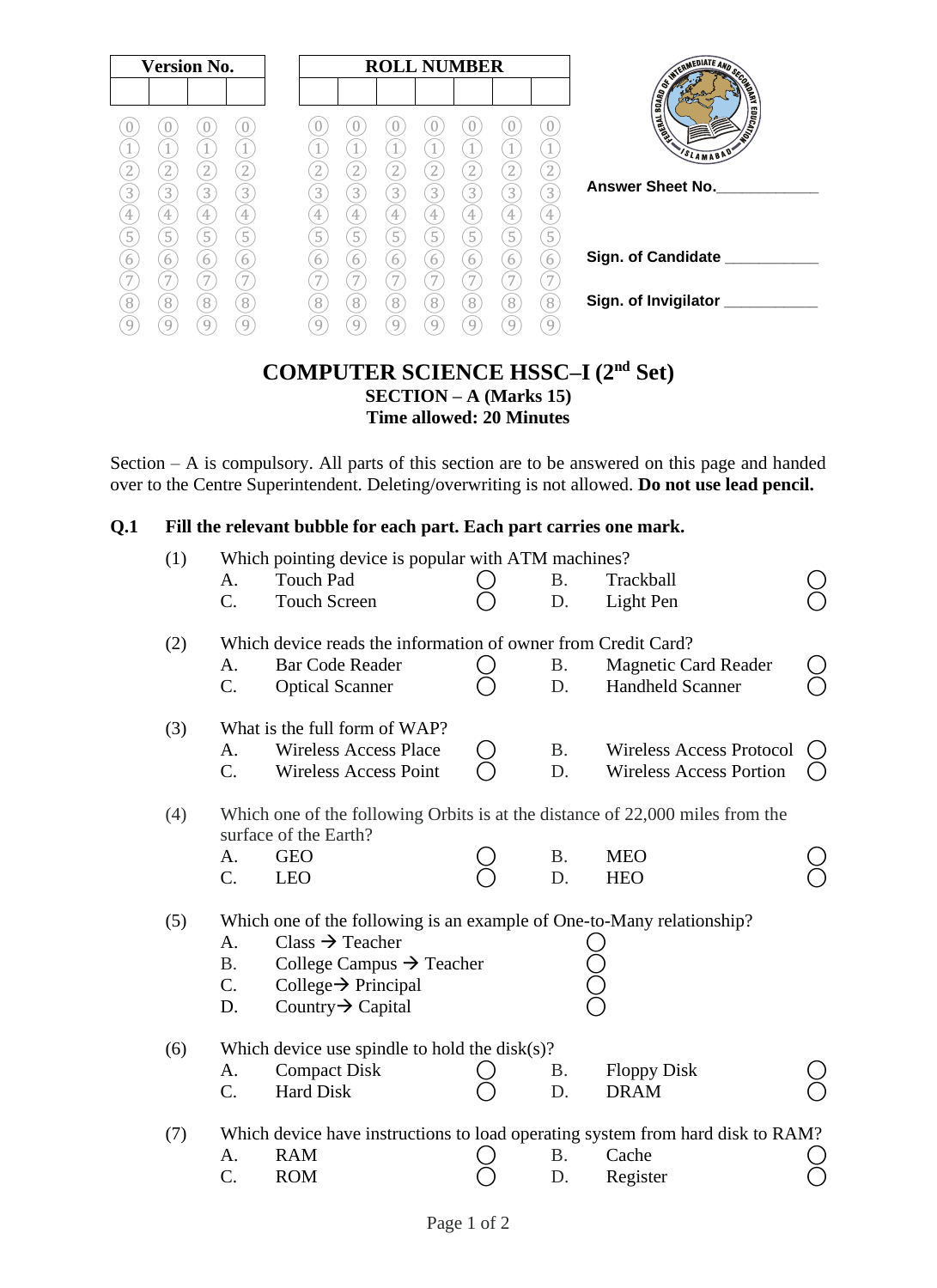| (8)<br>Which theoretical foundation of a data base determines that how data is stored,<br>organized, and manipulated? |                                                                                                                     |                                                                  |  |           |                           |  |  |  |  |  |
|-----------------------------------------------------------------------------------------------------------------------|---------------------------------------------------------------------------------------------------------------------|------------------------------------------------------------------|--|-----------|---------------------------|--|--|--|--|--|
|                                                                                                                       | A.                                                                                                                  | Database Model                                                   |  | Β.        | <b>Database Structure</b> |  |  |  |  |  |
|                                                                                                                       | $C_{\cdot}$                                                                                                         | Database Design                                                  |  | D.        | Database Architecture     |  |  |  |  |  |
| (9)                                                                                                                   |                                                                                                                     | Which component generates a signal to execute an instruction?    |  |           |                           |  |  |  |  |  |
|                                                                                                                       | A.                                                                                                                  | <b>ALU</b>                                                       |  | <b>B.</b> | Decoder                   |  |  |  |  |  |
|                                                                                                                       | $C_{\cdot}$                                                                                                         | Cache                                                            |  | D.        | Timing & Control Logic    |  |  |  |  |  |
| (10)                                                                                                                  |                                                                                                                     | Which one of the following is uni-directional bus?               |  |           |                           |  |  |  |  |  |
|                                                                                                                       | A.                                                                                                                  | Data                                                             |  | Β.        | Network                   |  |  |  |  |  |
|                                                                                                                       | $C_{\cdot}$                                                                                                         | Address                                                          |  | D.        | System                    |  |  |  |  |  |
| (11)                                                                                                                  |                                                                                                                     | Which one of the following is Data Transfer Instruction?         |  |           |                           |  |  |  |  |  |
|                                                                                                                       | A.                                                                                                                  | <b>STORE</b>                                                     |  | Β.        | <b>LOOP</b>               |  |  |  |  |  |
|                                                                                                                       | $C_{\cdot}$                                                                                                         | <b>SHIFT</b>                                                     |  | D.        | <b>JMP</b>                |  |  |  |  |  |
| (12)                                                                                                                  | For which purpose Class C is used?                                                                                  |                                                                  |  |           |                           |  |  |  |  |  |
|                                                                                                                       | A.                                                                                                                  | Small size network                                               |  | <b>B.</b> | Multicasting              |  |  |  |  |  |
|                                                                                                                       | $C_{\cdot}$                                                                                                         | Large size network                                               |  | D.        | <b>Broadcasting</b>       |  |  |  |  |  |
| (13)                                                                                                                  | Which one of the following Network devices is used to forward data packets<br>across similar or different networks? |                                                                  |  |           |                           |  |  |  |  |  |
|                                                                                                                       | A.                                                                                                                  | Server                                                           |  | <b>B.</b> | Router                    |  |  |  |  |  |
|                                                                                                                       | C.                                                                                                                  | Modem                                                            |  | D.        | Gateway                   |  |  |  |  |  |
| (14)                                                                                                                  |                                                                                                                     | Which datatype is most suitable for storing address of Employee? |  |           |                           |  |  |  |  |  |
|                                                                                                                       | A.                                                                                                                  | <b>Short Text</b>                                                |  | Β.        | Long Text                 |  |  |  |  |  |
|                                                                                                                       | $C_{\cdot}$                                                                                                         | Yes/No                                                           |  | D.        | Date/Time                 |  |  |  |  |  |
| (15)                                                                                                                  |                                                                                                                     | Which one of the following port is not replaced by USB port?     |  |           |                           |  |  |  |  |  |
|                                                                                                                       | A.                                                                                                                  | Serial                                                           |  | Β.        | Firewire                  |  |  |  |  |  |
|                                                                                                                       | $C_{\cdot}$                                                                                                         | Parallel                                                         |  | D.        | PS/2                      |  |  |  |  |  |
|                                                                                                                       |                                                                                                                     |                                                                  |  |           |                           |  |  |  |  |  |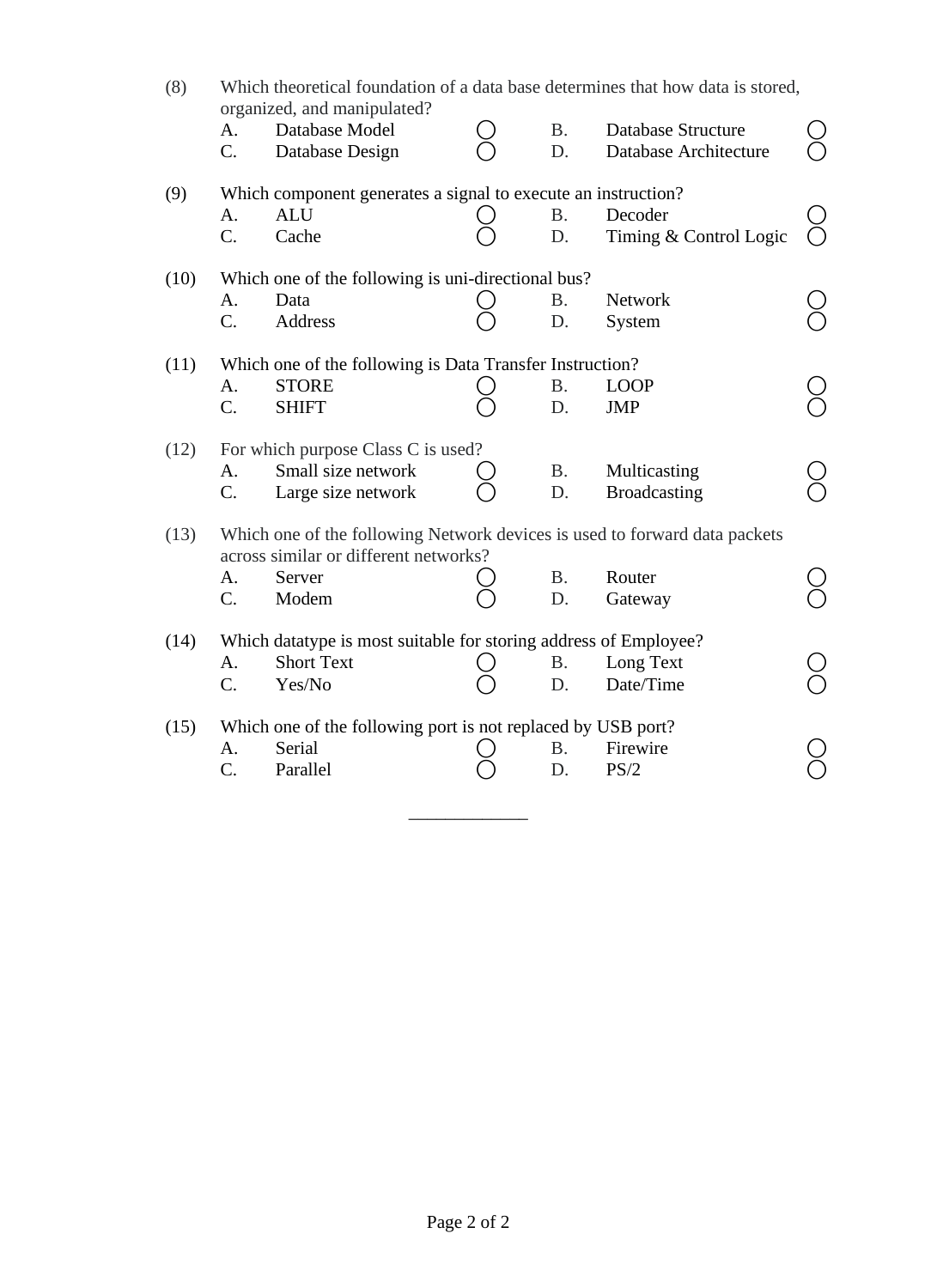

Federal Board HSSC-I Examination Computer Science Model Question Paper (Curriculum 2009)

Time allowed: 2.40 hours Total Marks: 60

Note: Answer any twelve parts from Section 'B' and attempt any three questions from Section 'C' on the separately provided answer book. Write your answers neatly and legibly.

## **SECTION – B** (Marks 36)

- **Q.2** Attempt any **TWELVE** parts from the following. All parts carry equal marks.  $(12 \times 3 = 36)$ 
	- i. Why **LCD** is better than **CRT** monitors? Justify your answer with three reasons.
	- ii. Write down one example of each Productivity Software, Open-Source Software and Device Driver.
	- iii. Which pointing device is available in laptop? How it differs from a mouse? Give two reasons.
	- iv. What are the two basic components of CPU? Illustrate with diagram.
	- v. What is Memory Word? How size of Memory word affects the speed of computer?
	- vi. Write down the purpose of **EPROM** and **EEPROM**.
	- vii. Which port is **plug and play**? Why is it called plug and play**?** Give two reasons.
	- viii. Write down the functions of **Memory Address Register** and **Program Counter**? How are they linked?
	- ix. Complete the following grid according to the criteria given.

| <b>Criteria</b>     | )SI | <b>TCP/IP</b> |
|---------------------|-----|---------------|
| Developed by        |     |               |
| <b>No of Layers</b> |     |               |
| <b>Model Type</b>   |     |               |

- x. Write down any three differences between **CISC** and **RISC**.
- xi. Write down three applications of **Virtual Private Network?**
- xii. What are three components required for **Mobile Communication Network**.
- xiii. What is **Wireless Network**? Give one advantage and one disadvantage.
- xiv. In an organization, an employee assigned a single login and he work under only one department. Draw ER diagram of given scenario.
- xv. Determine the type of database language by the commands given of each type:



Page 1 of 2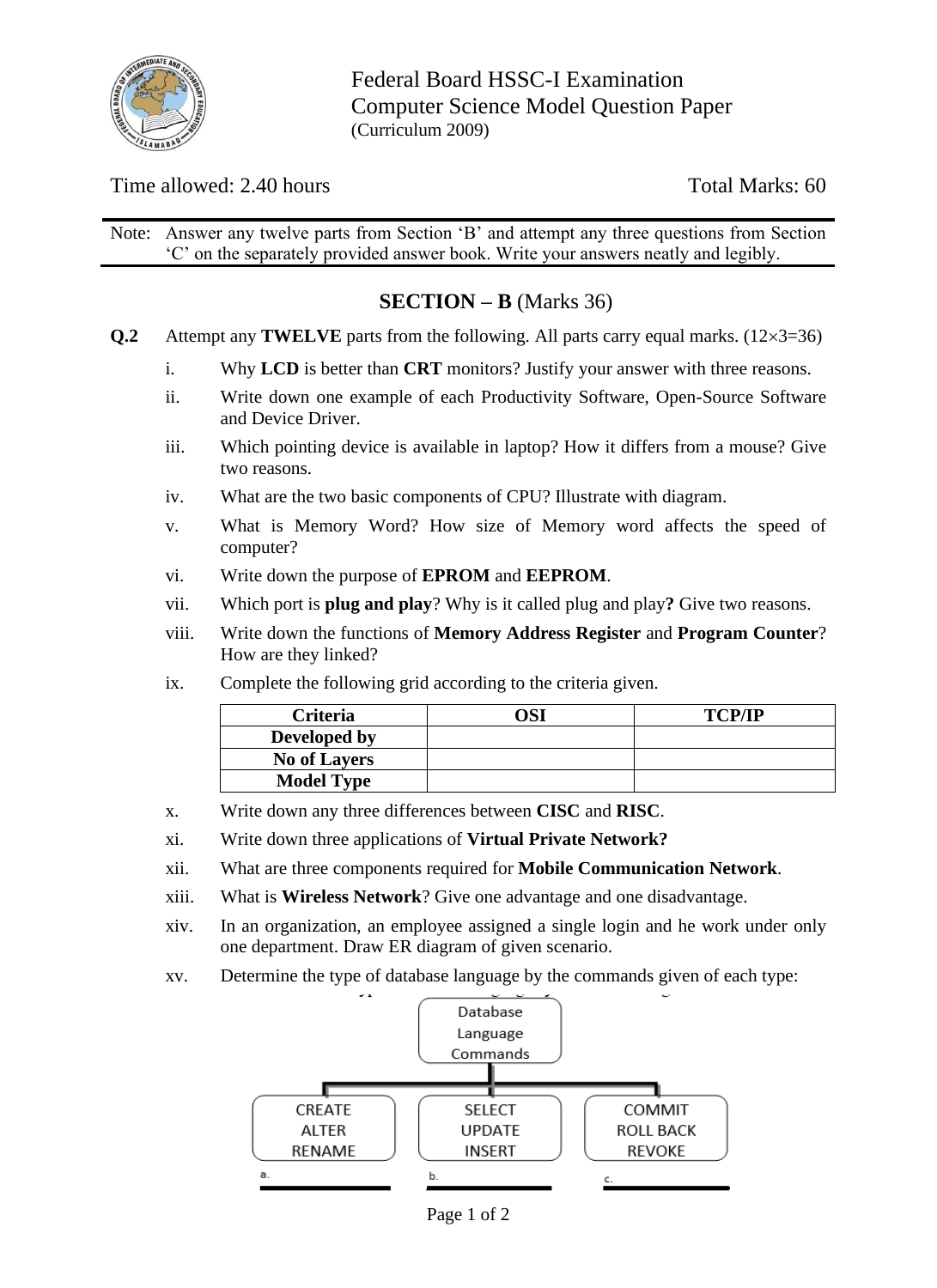xvi. Select the suitable datatypes for respective fields.

| <b>Book Id</b> | <b>Book Title</b> | <b>Publish Date</b> | <b>Available</b> | <b>Price</b> | <b>Remarks</b>     |
|----------------|-------------------|---------------------|------------------|--------------|--------------------|
| 3625           | <b>Network</b>    | 26-Feb-2018         | Yes              | 800\$        | <b>Book covers</b> |
|                | Fundamentals      |                     |                  |              | the topics         |
| 3626           | Oracle SQL        | 16-June-2005        | N <sub>0</sub>   | 900\$        | <b>Book covers</b> |
|                |                   |                     |                  |              | the topics         |
| 3627           | Introduction      | 12-Dec-2011         | Yes              | 745\$        | <b>Book covers</b> |
|                | to Computer       |                     |                  |              | the topics         |

### **SECTION – C** (Marks 24)

**Note:** Attempt any **THREE** questions. All questions carry equal marks.  $(3 \times 8 = 24)$ 

**Q.3** a. What is an Instruction? Briefly explain three types of instructions with example. (4) b. Read the given description carefully and complete the following grid: (4)

| <b>Description</b>                   | <b>Name of Storage</b> | <b>Category of Storage:</b> |
|--------------------------------------|------------------------|-----------------------------|
|                                      | <b>Device</b>          | <b>Primary/Secondary</b>    |
| Volatile memory that is used as      |                        |                             |
| cache memory and does not need       |                        |                             |
| to be recharged                      |                        |                             |
| Volatile memory that uses laser      |                        |                             |
| beam to read/write data and have     |                        |                             |
| smaller and very densely packed      |                        |                             |
| bumps due to which it has largest    |                        |                             |
| storage capacity                     |                        |                             |
| Non-volatile memory that uses        |                        |                             |
| electric current to rewrite data and |                        |                             |
| work like flash memory               |                        |                             |
| Non-volatile memory in which         |                        |                             |
| data is accessed sequentially and    |                        |                             |
| mostly used for backing purpose      |                        |                             |

- **Q.4** Describe the following classification of computers with their applications in daily life: i. Supercomputer ii. Mainframe Computer (2+2+2+2)
	- iii. Microcomputer iv. Mobile Computing
- **Q.5** Discuss the **Ring** and **Mesh** topologies, with respect to advantages and disadvantages. Illustrate with the help of diagram.  $(4+4)$
- **Q.6** a. What is Primary Key, Foreign Key, Alternate and Candidate Key? (4)
	- b. Also identifies them in the following ER-diagram. Mention the cardinality and modality of given entities in the diagram.  $(2+2)$



\* \* \* \* \*

Page 2 of 2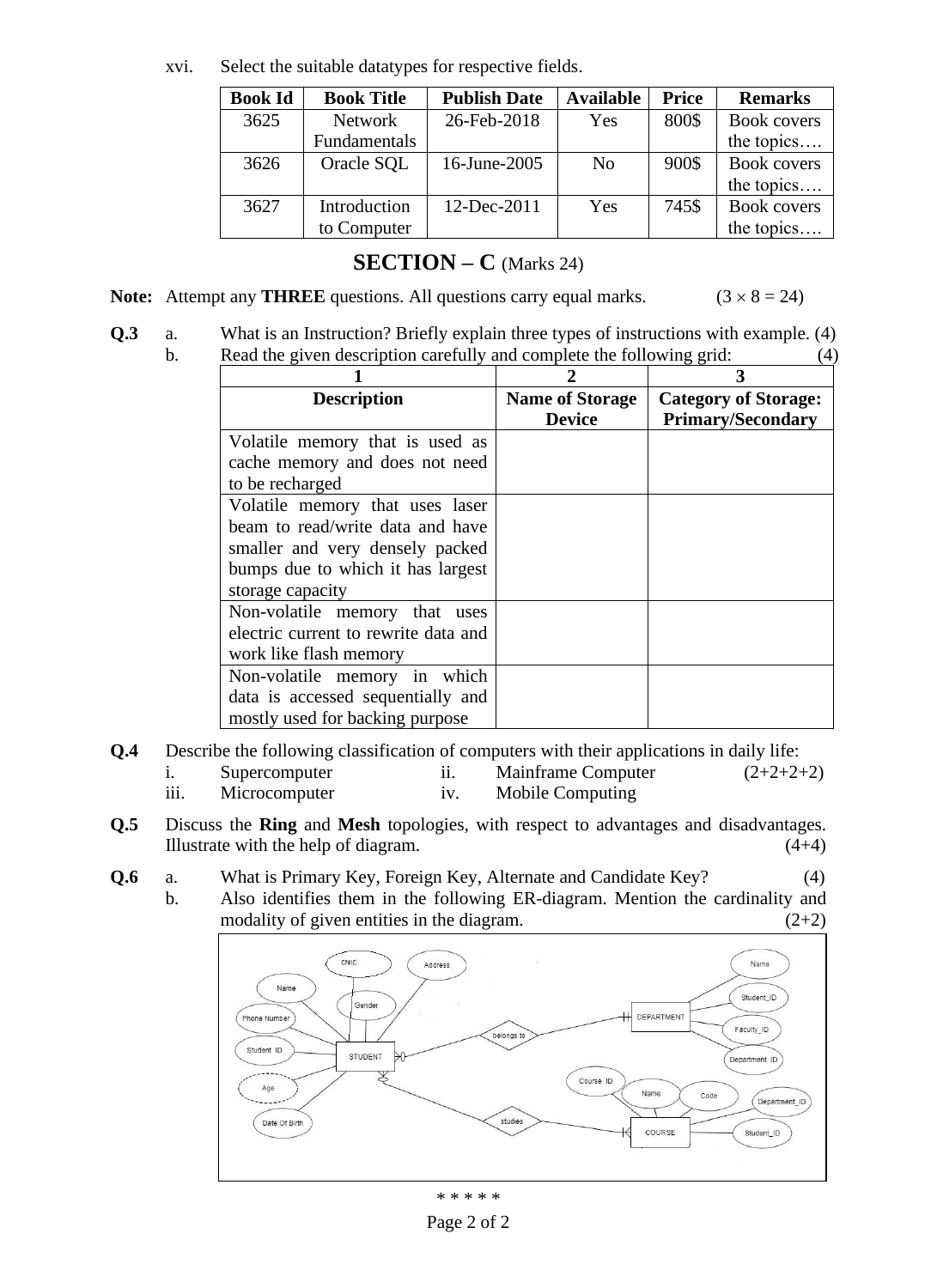# **COMPUTER SCIENCE HSSC-I (2nd Set)**

### Student Learning Outcomes Alignment Chart (Curriculum 2009)

| Sr<br>N <sub>o</sub> | <b>Section:</b><br>Q. No.<br>(Part<br>$\mathbf{no.}$ | <b>Contents and</b><br><b>Scope</b>              | <b>Student Learning Outcomes</b>                                                                                                                                                                                           | Cognitive<br>Level ** | <b>Allocated</b><br><b>Marks</b> in<br><b>Model</b><br>Paper |
|----------------------|------------------------------------------------------|--------------------------------------------------|----------------------------------------------------------------------------------------------------------------------------------------------------------------------------------------------------------------------------|-----------------------|--------------------------------------------------------------|
| $\mathbf{1}$         | A: $1(i)$                                            | 1.3 Computer<br>Hardware                         | ii) Describe the Input devices<br>Pointing devices                                                                                                                                                                         | $\mathbf{A}$          | $\mathbf{1}$                                                 |
| $\overline{2}$       | A:1(ii)                                              | 1.3 Computer<br>Hardware                         | Magnetic card/Devices<br>based system.                                                                                                                                                                                     | U                     | $\mathbf{1}$                                                 |
| 3                    | A: $1(iii)$                                          | 6.4 Mobile Device<br>communication               | iii) Explain the architecture for<br>communications over mobile<br>devices<br>Web Protocol stack (HTTP/TCP/IP)<br><b>WML</b><br><b>WAP</b>                                                                                 | $\bf K$               | 1                                                            |
| $\overline{4}$       | A: $1(iv)$                                           | 6.3 Long Distance<br>Wireless<br>Communication   | Explain the following types of long-<br>distance wireless communications:<br>Geostationary Earth Orbit (GEO)<br>Medium Earth Orbit (MEO)<br>Low Earth Orbit (LEO)                                                          | U                     | 1                                                            |
| 5                    | A: $1(v)$                                            | 7.4 Data Modeling<br>and Entity-<br>Relationship | iii) Draw Entity-Relationship (ER)<br>diagrams for the systems<br>like:                                                                                                                                                    | A                     | $\mathbf{1}$                                                 |
| 6                    | A: $1(vi)$                                           | 2.3 Secondary<br>Memory                          | iii) Describe the following types of<br>magnetic memory, and<br>optical disk with their working<br>mechanism, advantages and<br>disadvantages:<br>Magnetic tapes<br>Magnetic disks<br>Optical disks (CD, DVD, Blue<br>Ray) | U                     | 1                                                            |
| $\tau$               | A: $1(vii)$                                          | 2.2 Main Memory                                  | iii) Explain the following fundamental<br>types of computers<br>memory:<br><b>ROM</b><br>$\bullet$                                                                                                                         | U                     | $\mathbf{1}$                                                 |
| 8                    | A: $1(viii)$                                         | 7.1 Introduction                                 | vii) Describe the following types of<br>database models:                                                                                                                                                                   | K                     | $\mathbf{1}$                                                 |
| 9                    | A: $1(ix)$                                           | 3.1 Inside CPU                                   | i) Describe the basic<br>components of CPU:                                                                                                                                                                                | U                     | $\mathbf{1}$                                                 |
| 10                   | A: $1(x)$                                            | 3.1 Inside CPU                                   | iii) Explain the system bus and its<br>types:<br>Data bus<br>$\bullet$<br>Address bus<br>Control bus                                                                                                                       | U                     | $\mathbf{1}$                                                 |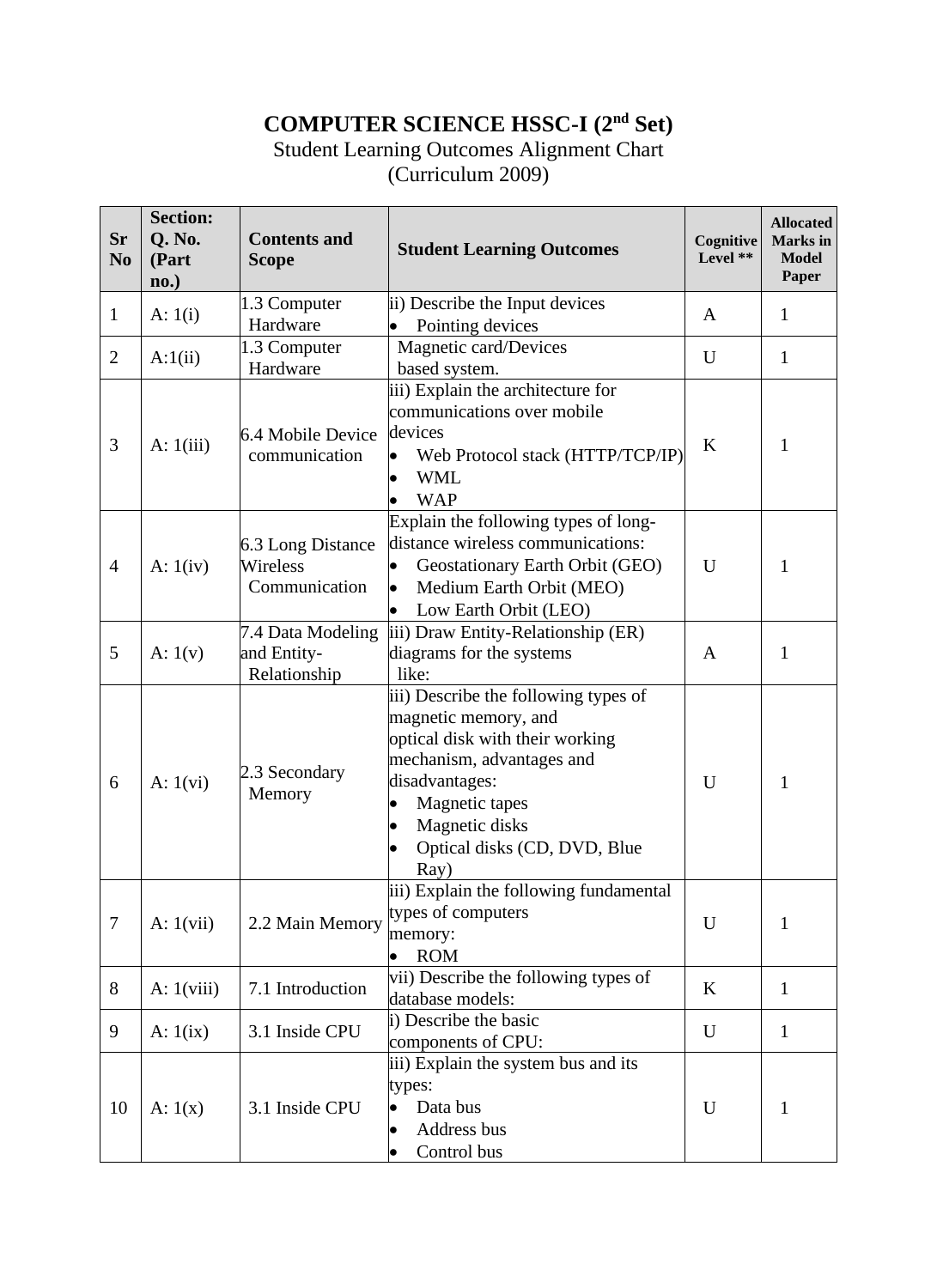| 11 | A: $1(xi)$   | <b>3.2 CPU</b><br>Operations                 | i) Define instruction and its types                                                                                                                                                                                      | U            | $\mathbf{1}$ |
|----|--------------|----------------------------------------------|--------------------------------------------------------------------------------------------------------------------------------------------------------------------------------------------------------------------------|--------------|--------------|
| 12 | A: $1(xii)$  | 5.3 TCP/IP                                   | iv) Describe IP Addressing scheme<br>(Classes, Subnets, Masks)                                                                                                                                                           | $\mathbf{A}$ | $\mathbf{1}$ |
| 13 | A: $1(xiii)$ | 5.1 Introduction                             | Explain the following:<br><b>Communication Devices (Switch,</b><br>Router, Gateway)                                                                                                                                      | U            | $\mathbf{1}$ |
| 14 | A: $1(xiv)$  | 8.2 Working with                             | ii) Identify various available data<br>types                                                                                                                                                                             | U            | $\mathbf{1}$ |
| 15 | A: $1(xv)$   | 4.2 Ports and Slots<br>on<br>the Motherboard | i) Describe the following Ports:                                                                                                                                                                                         | U            | $\mathbf{1}$ |
| 16 | B: 2(i)      | 2.1<br>Introduction                          | Define the following:<br><b>Memory WORD</b>                                                                                                                                                                              | U            | 3            |
| 17 | B: 2(ii)     | 1.2 Computer<br>Software                     | iv) Elaborate the following terms<br>Device Driver<br>Open-source software<br><b>Productivity Software</b>                                                                                                               | U            | 3            |
| 18 | B: 2(iii)    | 1.3 Computer<br>Hardware                     | ii) Describe the Input devices<br>Pointing devices                                                                                                                                                                       | U            | 3            |
| 19 | B: 2(iv)     | 3.1 Inside CPU                               | i) Describe the basic components of<br>CPU:<br>Arithmetic and Logic<br>$\bullet$<br>Unit(ALU)<br>Control Unit (CU)                                                                                                       | A            | 3            |
| 20 | B: 2(v)      | 2.3 Secondary<br>Memory                      | iii) Describe the following types of<br>magnetic memory, and<br>optical disk with their working<br>mechanism, advantages and<br>disadvantages:<br>Magnetic tapes<br>Magnetic disks<br>Ooptical disks (CD, DVD, Blue Ray) | $K+U$        | 3            |
| 21 | B: 2(vi)     | 2.2 Main Memory                              | iii) Explain the following fundamental<br>types of computer memory:<br><b>ROM</b><br><b>PROM</b><br><b>EPROM</b><br><b>EEPROM</b>                                                                                        | U            | 3            |
| 22 | B: 2(vii)    | 4.2 Ports and Slots<br>on the Motherboard    | i) Describe the following Ports:<br><b>Serial Ports</b><br><b>Parallel Ports</b><br>PS/2 Port<br><b>USB</b> port<br>Fire Wire port                                                                                       | $K+U$        | $2+1$        |
| 23 | B: 2(viii)   | 3.1 Inside CPU                               | ii) Describe the functions of the<br>following types of registers:<br>General purpose registers:<br>Accumulator (AC)                                                                                                     | U            | 3            |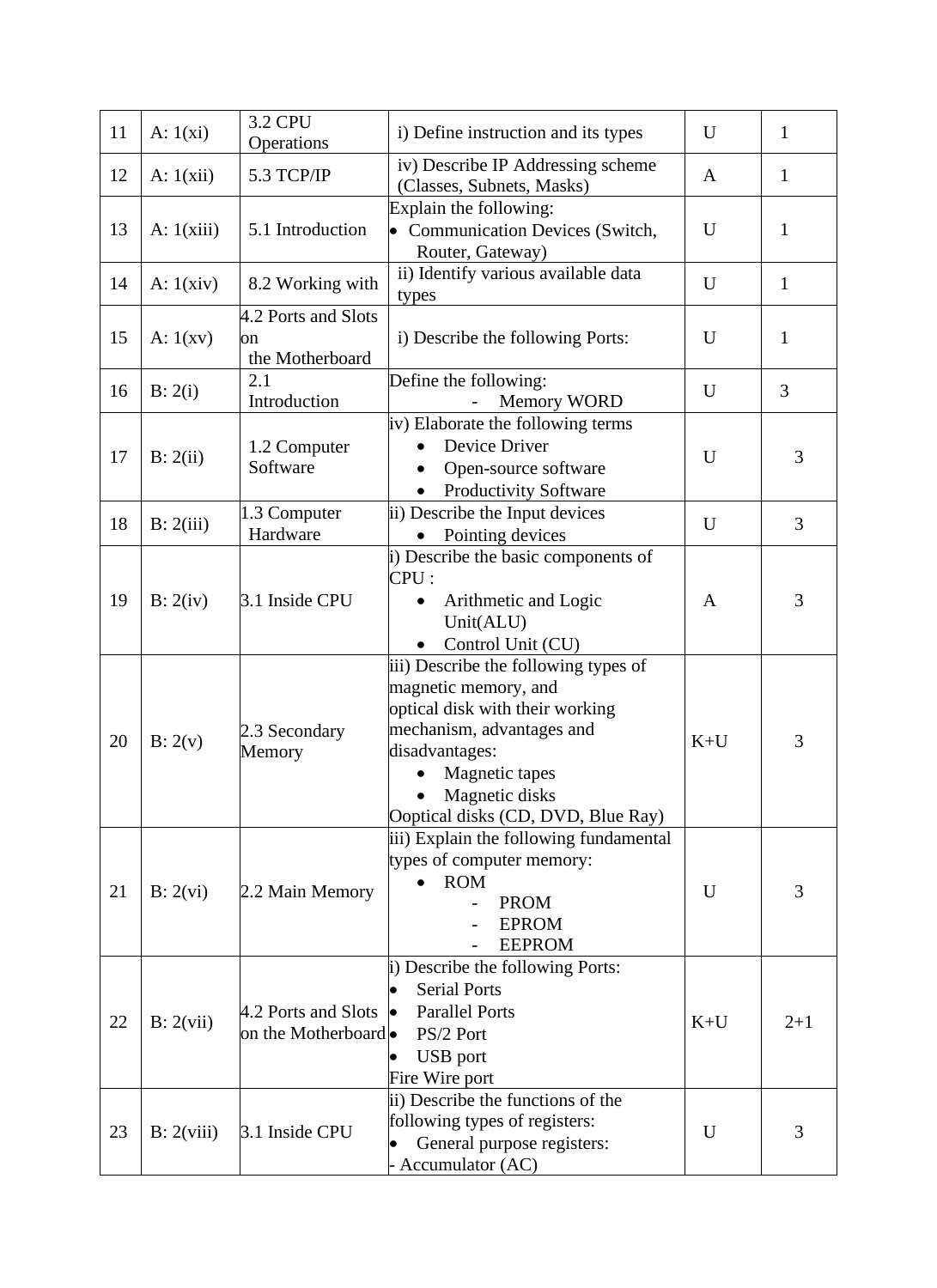|    |            |                   | Base register                               |         |       |
|----|------------|-------------------|---------------------------------------------|---------|-------|
|    |            |                   | Counter register                            |         |       |
|    |            |                   | Data Register (DR)                          |         |       |
|    |            |                   | Special purpose registers:                  |         |       |
|    |            |                   |                                             |         |       |
|    |            |                   | Instruction Register (IR)                   |         |       |
|    |            |                   | Memory Address Register (MAR)               |         |       |
|    |            |                   | Memory Buffer Register (MBR)                |         |       |
|    |            |                   | Program Counter (PC)                        |         |       |
| 24 | B: 2(ix)   | 5.3 TCP/IP        | ii) Compare the TCP sites with OSI<br>model | U       | 3     |
|    |            |                   | Explain the following:                      |         |       |
| 25 | B: 2(x)    | 5.1 Introduction  | Communication Media (Guided,                | U       | 3     |
|    |            |                   | Un-Guided)                                  |         |       |
|    |            |                   | Explain the following:                      |         |       |
| 26 | B: 2(xi)   | 5.1 Introduction  | Network Types (LAN, MAN, WAN,               | U       | 3     |
|    |            |                   | VPN)                                        |         |       |
|    |            | 6.4 Mobile Device | i) Explain the requirements of mobile       |         |       |
| 27 | B: 2(xii)  | communication     | communication                               | $\bf K$ | 3     |
|    |            |                   |                                             |         |       |
|    |            |                   | i) Explain a wireless network               |         |       |
| 28 | B: 2(xiii) | 6.1 Introduction  | ii) Explain the advantages and              | K       | $1+2$ |
|    |            |                   | disadvantages of wireless                   |         |       |
|    |            |                   | networks                                    |         |       |
|    |            | 7.4 Data Modeling |                                             |         |       |
| 29 | B: 2(xiv)  | and Entity-       | iii) Draw Entity-Relationship (ER)          |         | 3     |
|    |            | Relationship      | diagrams for the systems                    | A       |       |
|    |            | Diagram           |                                             |         |       |
|    |            |                   | viii) Explain the following types of        |         |       |
|    |            |                   | database languages for                      |         |       |
|    |            | 7.1 Introduction  | relational databases:                       |         |       |
| 30 | B: 2(xv)   |                   | Data Definition Language (DDL)              | U       | 3     |
|    |            |                   | Data Manipulation Language                  |         |       |
|    |            |                   | (DML)                                       |         |       |
|    |            |                   |                                             |         |       |
|    |            |                   | Data Control Language (DCL)                 |         |       |
| 31 | B: 2(xvi)  | 8.2 Working with  | ii) Identify various available data types   | U       | 3     |
|    |            | Tables            |                                             |         |       |
| 32 | C: 3(a)    | 3.2 CPU           | i) Define instruction and its types         | K       | 4     |
|    |            | Operations        |                                             |         |       |
|    |            |                   | iii) Explain the following fundamental      |         |       |
|    |            |                   | types of computers                          |         |       |
|    |            |                   | memory:                                     |         |       |
|    |            |                   | <b>RAM</b>                                  |         |       |
|    |            |                   | <b>Static RAM</b>                           |         |       |
|    |            | 2.2 Main Memory   | <b>ROM</b>                                  |         |       |
| 33 | C: 3(b)    | 2.3 Secondary     | <b>EEPROM</b>                               | U       | 4     |
|    |            | Memory            | iii) Describe the following types of        |         |       |
|    |            |                   | magnetic memory, and                        |         |       |
|    |            |                   | optical disk with their working             |         |       |
|    |            |                   | mechanism, advantages and                   |         |       |
|    |            |                   |                                             |         |       |
|    |            |                   | disadvantages:                              |         |       |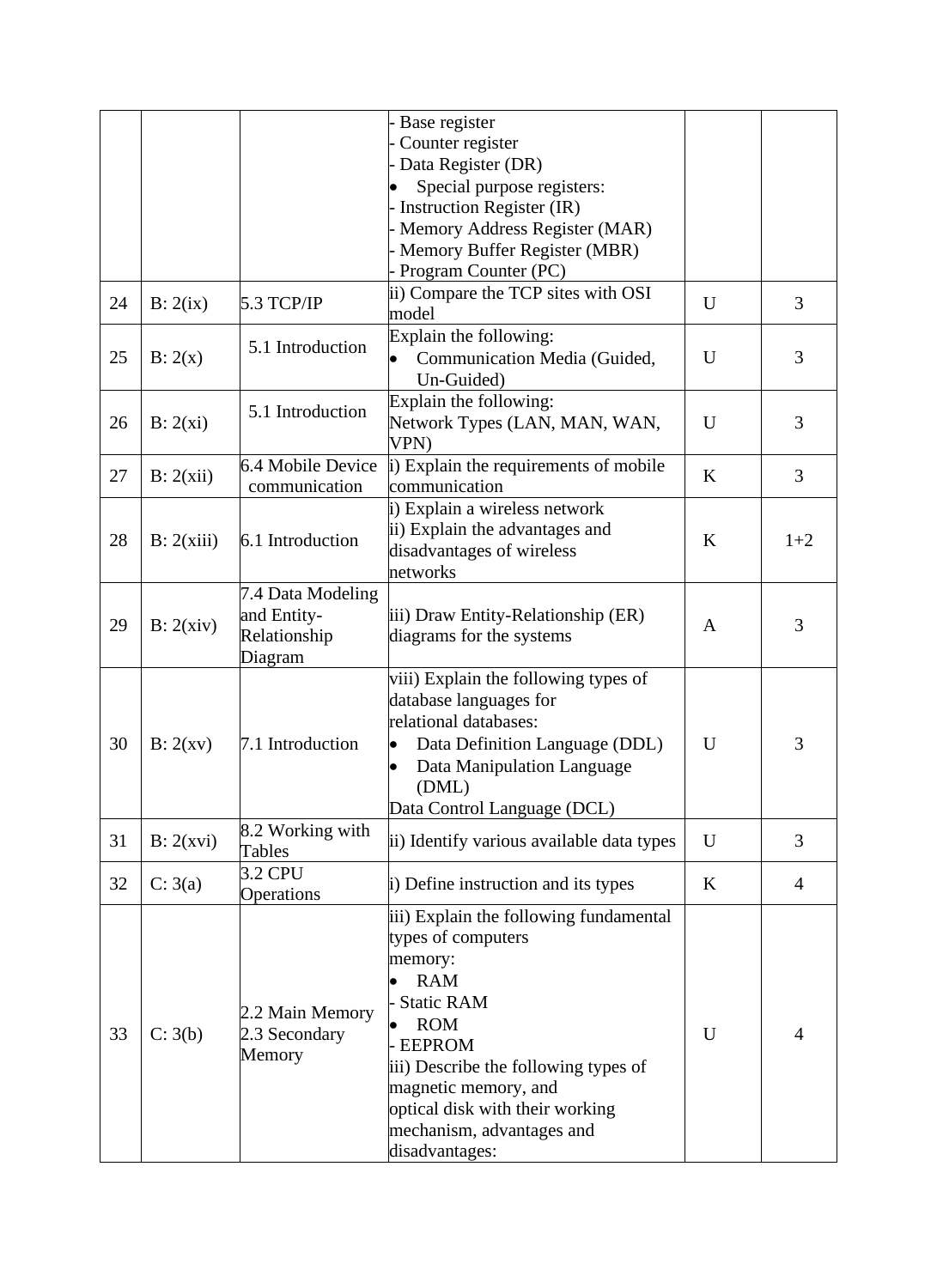|    |      |                                                             | Magnetic tapes<br>Magnetic disks<br>Optical disks (CD, DVD, Blue Ray)               |       |         |
|----|------|-------------------------------------------------------------|-------------------------------------------------------------------------------------|-------|---------|
| 34 | C: 4 | 1.1 Introduction to<br>Computer                             | iii) Define and classify.<br>(Microcomputer, Mainframe, Super,<br>Mobile Computing) | $K+A$ | $4 + 4$ |
| 35 | C: 5 | 5.1 Introduction                                            | Explain the following:<br>Network Topologies (Star, Ring, Bus,<br>Mesh)             | $K+U$ | $6 + 2$ |
| 36 | C: 6 | 7.4 Data Modeling<br>and Entity-<br>Relationship<br>Diagram | i) Explain the following through<br>pictorial examples:<br>Keys                     | $K+U$ | $4 + 4$ |

#### **\*\*Cognitive Level**

K: Knowledge U: Understanding A: Application